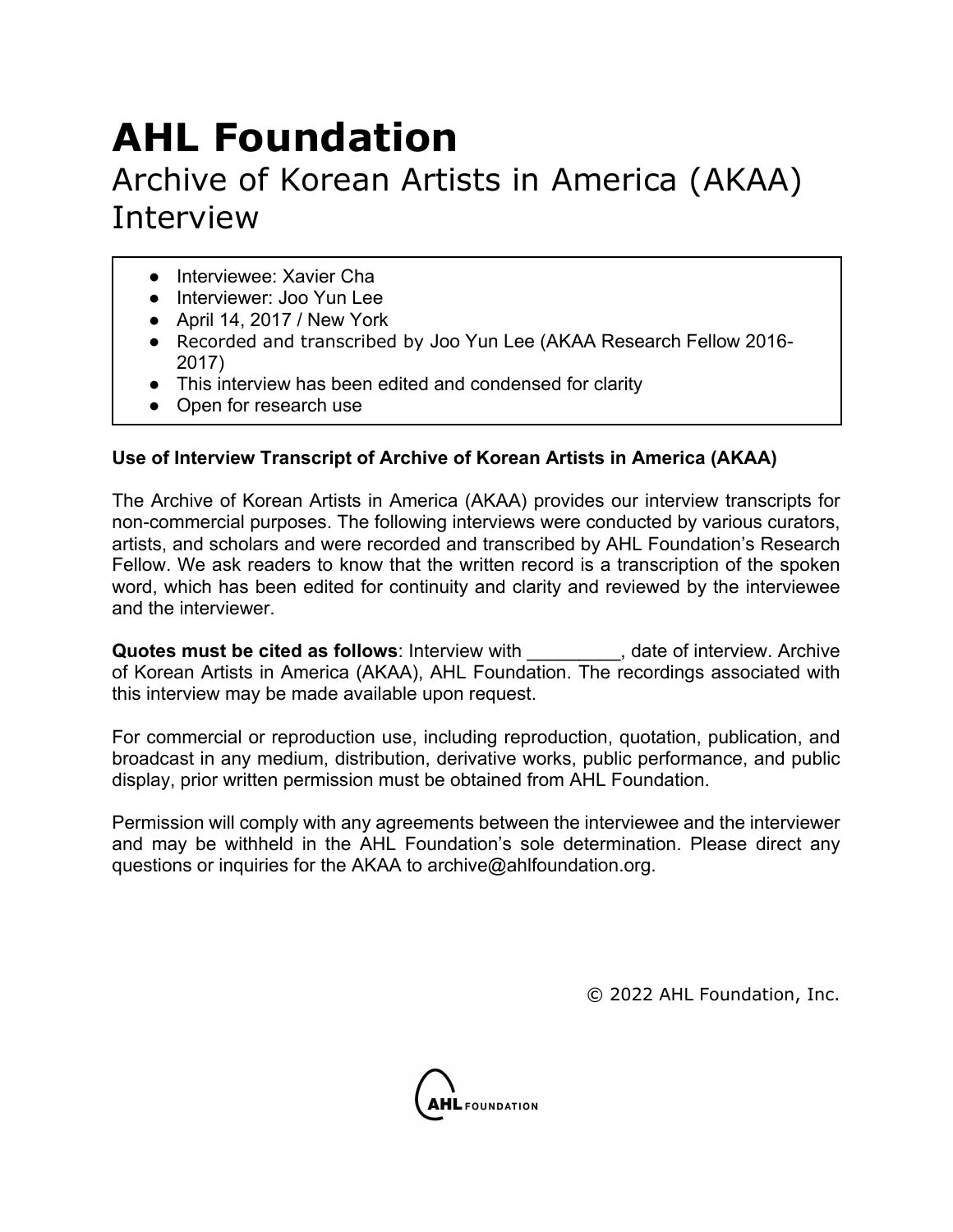AHL Foundation: Performance seems to be at the core of your body of work. How did you find your interest in performance and start to interweave performance in a different medium?

Xavier Cha: I've always been interested in orchestrating and elaborating layers of things, working with other people even in high school when I made lots of photography. I draw a storyboard first and arranged different elements in specific compositions and that was the beginning of directing and working with people in collaborating. When I was an undergraduate at RISD, I was in the Sculpture Department but I always did a performance-based work because I just felt it was the easiest way for me to communicate my ideas and make them experiential, involving the body.

AHL Foundation: In your work, performance is integrated with different media apparatus as well as genres such as film, video, text, audio among others. How did you develop your idea of collaborating with people and making experiential events into the more interdisciplinary performances and cross-genre projects?

Xavier Cha: It is very specific to concepts, so it's very concept driven. I develop ways to execute the idea the clearest. That drives the decision whether it is going to be a video, performance, or sound, so that is really specific to the context.

AHL Foundation: Your work that integrates performance is often presented in the space of a gallery or a museum and the performer mediates his or her own body with the viewers and communicates with them in very interesting ways. In *Body Drama* (2011), which was executed at the Whitney Museum of American Art, the performer's body is integrated with the media apparatus, revealing the mediated, fractured subject which is often subject to control in our media environment. What did you aim to address in this project, exploiting the museum space as a site of the performance and engaging with the viewers?

Xavier Cha: That project happened at the old Whitney Museum, the Breuer Building, and there was a gallery space by the elevator. Six times a day actors wearing a bodymounted camera came in. You can imagine a selfie stick, but what the actors were wearing was actually a huge body mounted camera rig so that the camera was attached to them. As soon as the actors walked into the gallery, they started acting extremely and intensely and between the performances the footage from the camera was projected on the wall in the space. I thought of it as almost like isolating the craft of acting itself as the material. That is, formalizing acting or objectifying acting itself, the skill of it. As soon as they walked in, you feel the craft of acting itself and you understand everything is fabricated and manufactured for the screen. It was really challenging for the actors to have that apparatus because it was twenty minutes long and the video was unedited so they were in the character acting for twenty minutes long. My instructions for them were that I wanted them to be extreme but not have any narrative thread. It was just acting. That was also difficult for them to do, not creating narratives in their acting.

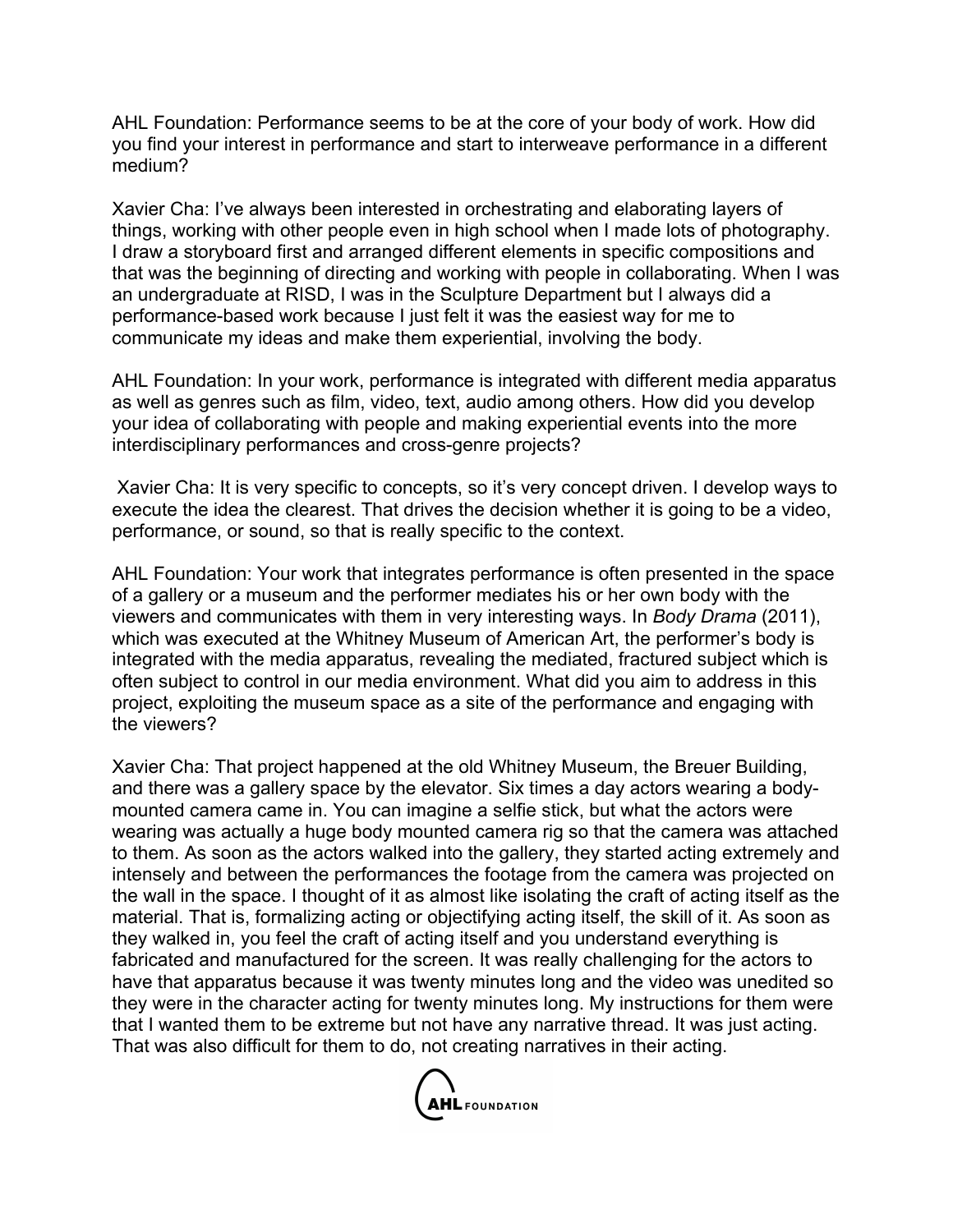AHL Foundation: So, although this project took place inside the museum, you gained more access to the viewers because it was performed right near the elevator, kind of a space between the gallery space and public space. It was interesting to find out that you developed and performed many of your earlier projects in public spaces, including *8:30 AM (2005)*.

Xavier Cha: 8.30 AM was performed at the intersection of 53<sup>rd</sup> and Fifth Avenue by MoMA. I chose the location because it was full of commuters – a lot of businessmen and people in a 9 to 5 Midtown area. The couples were like human clocks being there every morning at 8.30 a.m. There were four couples for each different corner of the intersection that would be there at exactly 8.30 a.m. to kiss for five minutes, then walk away. It was a routine, it wasn't supposed to be romantic or passionate, but like clockwork.

AHL Foundation: The intense acting as being like an object in an exhibition space and its engagement with viewers continued in *Feedback* (2015). Can you explain it further?

Xavier Cha: Usually, if I am invited to do a more performance-based project, the first thing that drives the piece is the very context of the specific site. The demographics of the audiences in that particular neighborhood, that city or what kind of institution and what kind of people are going to be there are also important. So I keep that in mind that when I consider how I develop the work, kind of wanting to push against that. In the case of *Feedback*, it was conceived for my solo exhibition at my gallery, 47 Canal in New York, and what I wanted was, even though it was a performance, was for it to be treated almost sculpturally, like an autonomous object that exists in its own reality within the gallery space. A group of actors were seated on freestanding bleachers and performed, acting autonomously, and audiences came in and walk around them. For the performance, I stalked the audience's reactions and I wrote very specific scores out of them and let the performers memorize the scores that happened every hour. The performers sitting on the bleachers went through cheering, booing, or being really angry or laughing, kind of like a talk show audience. But there was nothing they were reacting to, so it was as if they were in a vacuum as an autonomous object.

AHL Foundation: How did the viewers respond to that?

Xavier Cha: It seems people really felt kind of uncomfortable being in front of them because they are supposed to be the viewer but they were placed in the other position of being viewed. Even though the performers were not really reacting to the viewers, it just felt like it because the acting was so intense and their emotions were so intense. Usually how I gauge if a piece is successful is whether I am able to achieve an emotional or psychological response in the viewer, because that's what I really want to achieve when I conceive a piece. That takes a psychological reaction. I get responses by other people, not necessarily myself, but through the curator or write-ups.

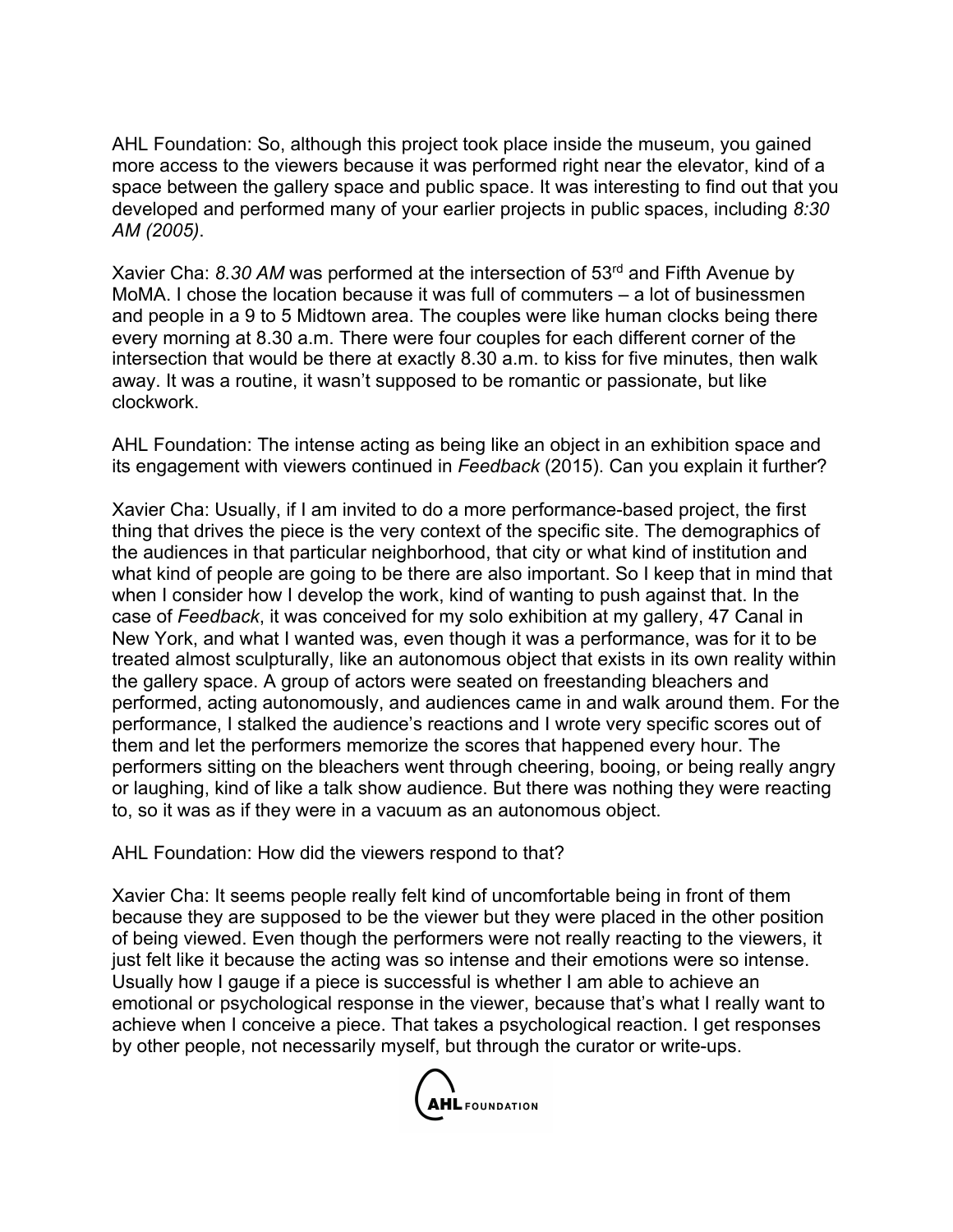AHL Foundation: In collaborating with a dancer, actor/actress, and many others, your role as an artist seems to be like that of a producer or film director. What's the meaning of collaboration in your practice and how do you proceed the collaboration to realize you're a variety of work?

Xavier Cha: With collaboration, I'm trying to find the talent or expertise of people to express the concept in the clearest way. I'm trying to find that clarity and precision. I can't achieve that by myself and that is why I remove myself from the performance, because it is difficult for me to be in my own piece without other people placing a narrative of identity – being female or Asian-American, among other things – that will automatically come into it when I want the narrative to be clean. When I choose collaborators, I choose someone who is an expert in their field who will execute with precision.

AHL Foundation: Your collaboration with experts in other fields seem to enable your work become truly interdisciplinary, integrating your special interest in the very nature of different artistic genres such as film and dance.

Xavier Cha: I think about the systems behind things. When I watch a movie, I think about how it was created, filmed and the process of acting, and sometimes how absurd that is. I imagine the set in between cuts and how ridiculous that can be. Even if it is a serious or scary movie, I usually think about that. In the same way, people can be functioning, but I want to find out why. Are we all zombies, or something else? Also, I love watching dance and I am moved by it. I used to feel very envious of dancers. It is rare you can combine intellect, soul and physicality in your body into one pursuit. I always thought it was beautiful that all of your energy can go into one goal.

AHL Foundation: In many of your work, the performer's body reveals the mediated, fractured subject which is often subject to control in our media environment, as well epitomized in Fruit Machine (2012- ) in which the performer's body is integrated with the framework of a game.

Xavier Cha: In *Fruit Machine*, the plot originally came from the idea of a slot machine. They are called fruit machines in the U.K. In *Fruit Machine*, there were four actors with a slot machine app projected on the wall spinning every 30 seconds. Each actor was a different fruit, and every time the projection re-set, the actors would have different roles – quickly go from upset to passive, for example – and they would have to keep switching, so it became really psychotic. *Fruit Machine 2* was set up more like a game show. The contestants were two blind actors and two deaf actors, each with a sign language interpreter, and one sighted and hearing actress. In each round the host would deliver a line of text in either broken English or sign language and the slot machine app would randomly select a contestant from the room, so they would either hear or see the original text and convey it to the other contestants. Now, the blind

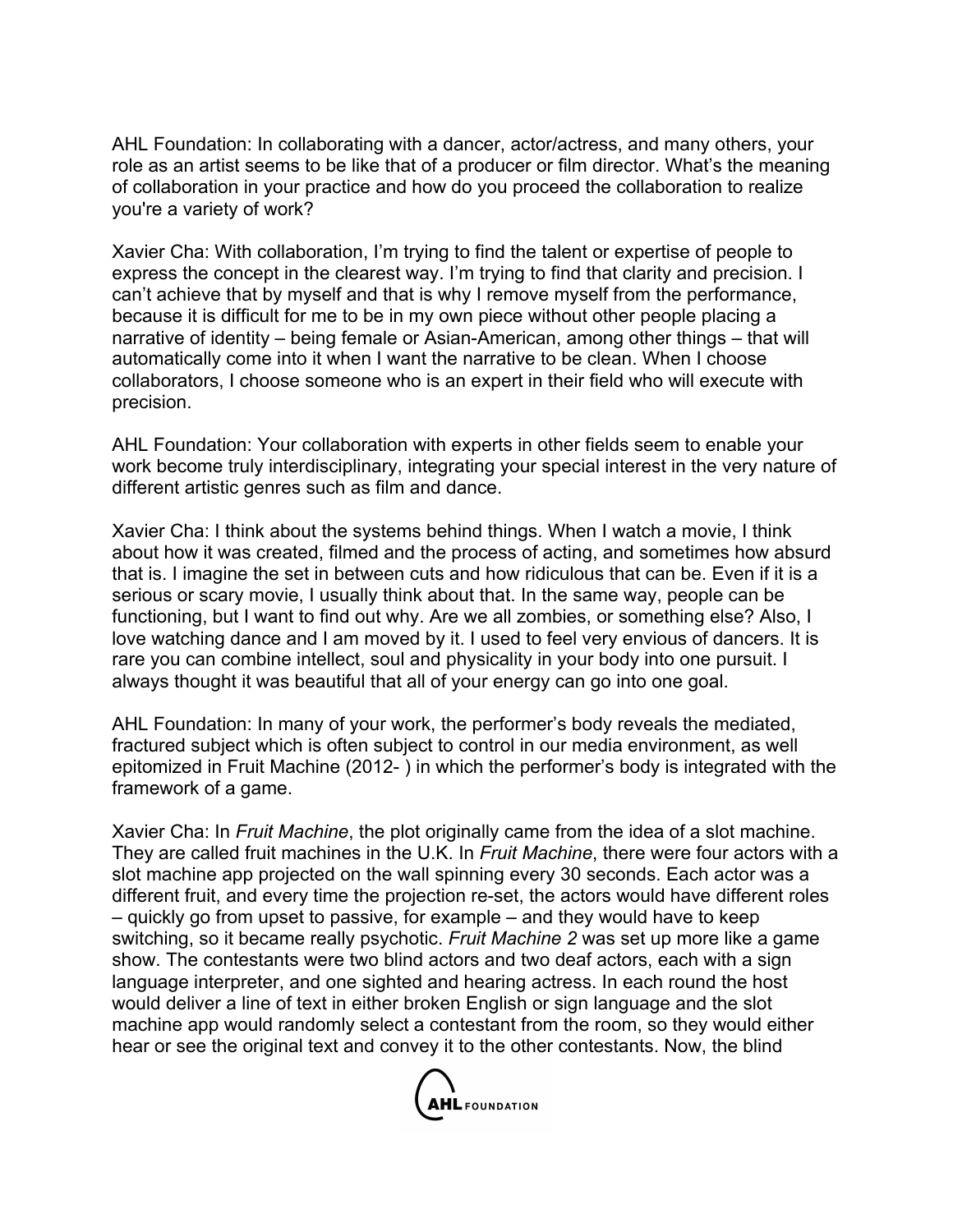contestants' sensor registers - or what they focus on, or are more sensitive to - in language is different from others. All the original texts were very descriptive of something visual or aural, from novels and so on. Some of it might describe a blue sky. A blind person would interpret that very differently from a sighted person. A description of a crashing roar to a deaf person would also be translated differently from a hearing person. It was seeing how something [sensory] would translate not through spoken language but through action and their own subjectivities. Language becomes more about experience. Something that I thought was peculiar was for example, when a child actor is asked to play a role about something terrible, something that is beyond their experience, how are they able to express that? Is it based on emulation or imitation, since it isn't based on something they know? That was also the thinking behind *Fruit Machine 2*. Language can be translated through imitation without feeling, or based on your experience, so you end up translating it differently.

AHL Foundation: Your special interest in the self and subject in contemporary society penetrate the wide range of your work that involve with the emotional and psychological state of alienation, manipulation, estrangement which is forged by social media and digital experience at large. Could we see your *Surveil* project in this respect?

Xavier Cha: Yes, *Surveil* was originally part of a group show at Kunsthalle Düsseldorf. It is about digital capitalism, the information society and surveillance. For this piece I had volunteers allow me to install spyware on their computers that would record the screen and the webcam to create two simultaneous video files. They would go about doing whatever they naturally do at home, at work or wherever is the most indicative of their usual behavior online. I went through the files, made selections and developed a choreography that exactly matched minute to minute their behavior. For example, if a user was on Facebook, we developed choreography that would represent Facebook, and the same for news or YouTube. When you are looking at the dancers, they are representing what the users are doing with their time. You can hear the audio, because the software records the audio too, so you can hear the user's sighs, or if he or she is listening to music, or whatever they are playing on the screen. You only see the webcam's view though, and the dancers are performing the user's Internet behavior.

AHL Foundation: Such emotional and psychological state of the self embodies the physicality or body of the performer. Can you tell us more about your special focus on the physicality in our mediated world saturated with virtual bodies?

Xavier Cha: There is a real awkwardness to having a physical body now with our experience with everything being digital, perfect and filtered. We can consume so much [online]. What is our place in relation to that as a human with a physical body? I think that's why I address it physically against the backdrop of the digital experience, to try to feel that awkwardness, that place in-between where these things fit together. It has the most impact when you bring it back to the body, this thing [pointing to herself], and ask, "What is its role right now?" It's confusing and that's what I am trying to question. For

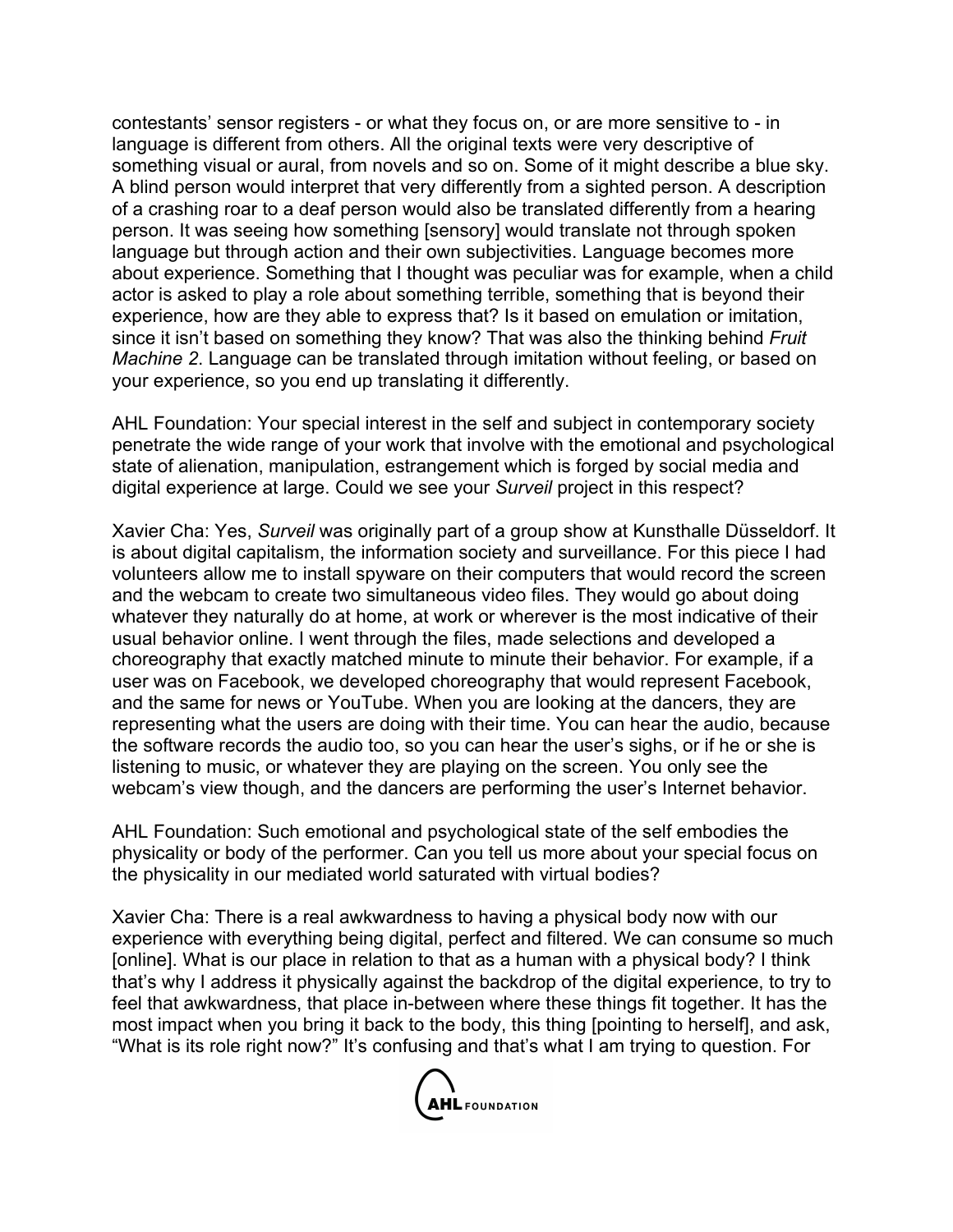instance, in *Feedback*, I was addressing a phenomenon that happens digitally but I did it live. You're only seeing the reactions, the booing or applause. The content [that triggered the reaction] is irrelevant. That's kind of how we exist – it's just about the 'Likes' or comments, the feedback loop where we lose ourselves. We lose sight of the content itself. It's gone missing. That work is an example of a visceral experience in a gallery, where you hear the reactions but think about a digital experience. It's an analogue version of the experience.

AHL Foundation: How does the acting, manipulation or revelation of self serve to delve into such issues? For instance, in *abduct* (2015-), the hygienic stark space is fully charged with the actors' emotional fluctuations, especially with "non-verbal emotional registers." What are the most important aspects when you produce this project in this sense?

Xavier Cha: We are walking consumer products; we are just advertisements. Within that experience, it is hard to know what is real emotion and how much of it is a result of manipulation. We are constantly being pulled into so many different directions by manipulations and capitalism. I am trying to see what is emotion, and what makes it real. In *abduct*, all the emotions feel so uncomfortable to the actors and that is what I was trying to express: that you feel so alienated from even smiling now, because it is almost like a distortion, as though you are out of control when you should be like a perfect, filtered selfie. You feel something on your face, and you think you should Botox that away instead of expressing it. It feels as though you are being betrayed by your own emotions. The emotions are the enemy. For *abduct*, I wanted it to feel sterile, as though it were a sci-fi movie where the subject is undergoing some form of examination, as though the actors had been abducted by aliens and were under examination, or a form of quarantine in a sterile, safe place, because something is wrong. I was also aiming for a mix of a quarantined, sterile place with a high-fashion shoot, like a manufactured situation of media constructs.

AHL Foundation: The actors/actresses' performance plays a very important role in this piece. Did you conduct an audition to find them for this project?

Xavier Cha: For *abduct* I did two full days of auditions. I wanted them to express one feeling that was betraying another emotion. A lot of them couldn't do it – they could either cry or laugh, but not feel both of the emotions disrupting each other. I found some amazing people who could do that. Generally, I have open calls, auditions or do research. It is a collaboration and I don't want them to feel that someone hired them. I want them to be invested creatively, understand the concept and appreciate it. I never want it to be exploitative of their talent. I want it to be a challenge that they enjoy.

AHL Foundation. Do you have any upcoming exhibitions or are you working on any new projects?